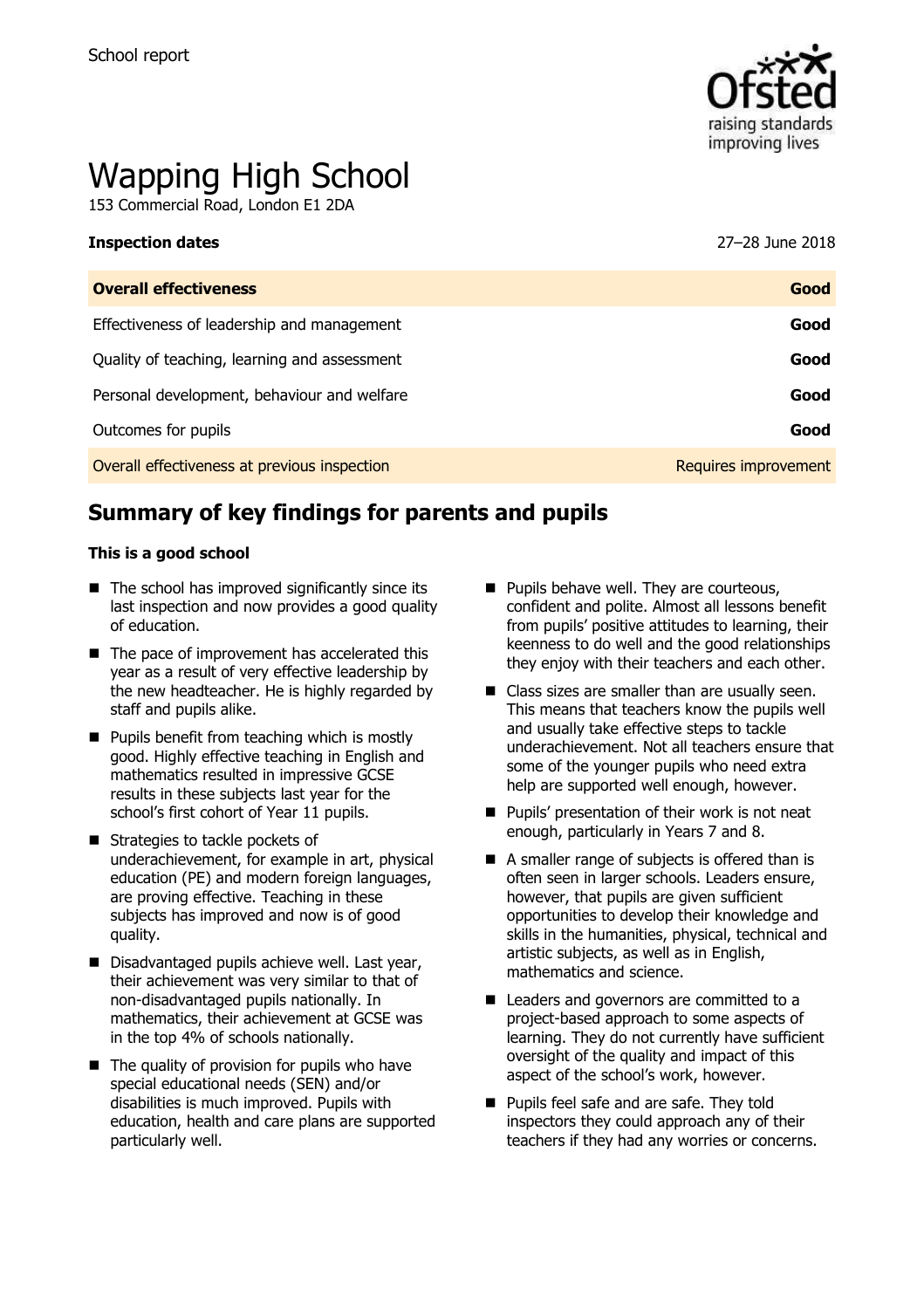

# **Full report**

### **What does the school need to do to improve further?**

- $\blacksquare$  Strengthen further the quality of teaching, by:
	- equipping teachers with the skills to identify and remedy any incidents of underachievement among the younger pupils who receive SEN support or enter the school with low prior attainment
	- ensuring that checks on the quality of teaching are robust enough to ensure that all of these pupils are being supported well enough and that none is being left behind
	- raising expectations about the presentation of pupils' work, especially in Years 7 and 8, and holding pupils and teachers to account for this aspect of learning.
- Strengthen the leadership and management of teaching and the curriculum, by ensuring that:
	- the design and delivery of project-based approaches to learning are consistently of high quality
	- teachers, leaders and governors monitor closely and precisely the impact of the projects undertaken on the knowledge, skills and understanding of all groups of pupils.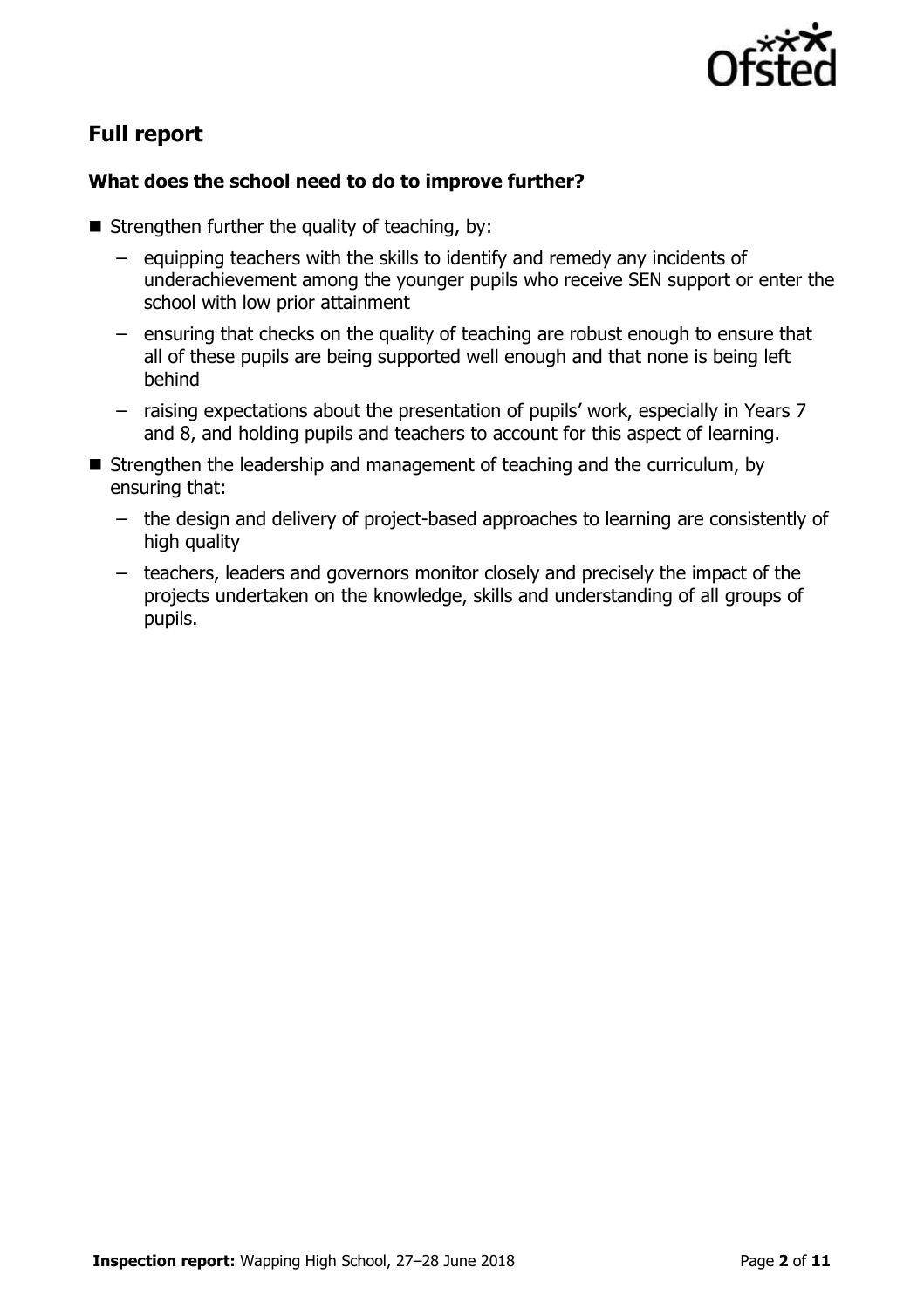

# **Inspection judgements**

#### **Effectiveness of leadership and management Good**

- The leadership of the school is much improved. The new headteacher has quickly won the support and trust of pupils, staff and governors. He has restored confidence in the school by tackling effectively and quickly the key weaknesses which previously hampered the quality of education provided.
- In particular, the headteacher has ensured that the school is much more inclusive than before. The school's work to promote equality of opportunity has been strengthened considerably. This is seen in much-improved arrangements to support pupils who have SEN and especially those who have education, health and care plans.
- Leaders no longer routinely use fixed-term exclusions as a solution to managing challenging behaviour, including that from pupils who have SEN and/or disabilities. The school now participates in the local authority's fair access arrangements to help ensure that vulnerable pupils missing out on education quickly find a school place. This, previously, was not the case.
- $\blacksquare$  The leadership of provision for pupils who have SEN and/or disabilities is much improved. Leaders used the critical findings of the last Ofsted monitoring visit to draft an effective plan to improve this aspect of the school's work. Specialist support is now provided more quickly and more extensively for the pupils who need it. This is particularly the case for pupils who have difficulties in speech, language and communication. Leaders have ensured that teachers have received appropriate training to help support pupils who have SEN and/or disabilities. They ensure that staff are now held firmly to account for the achievement of this group of pupils.
- In the past, staff have not been supported well enough. This is no longer the case. Leaders make good use of the school's appraisal arrangements to set targets for staff and to identify their professional development needs. Teachers told inspectors that the changes brought about this year have dramatically improved staff morale.
- Good links have been established with other schools to support staff, particularly those working in small subject departments. These links have helped to bring about clear improvements to the quality of teaching and the curriculum, for example in art and design.
- The curriculum, though less varied than that often seen in larger secondary schools, is sufficiently broad and balanced and ensures that pupils are well prepared for the next stage of their education. Changes have been made to ensure that the curriculum meets the needs of all groups of pupils more effectively than it has in the past. Increased opportunities for applied learning have been introduced in key stage 4, for example. These changes are helping to ensure that all groups of pupils achieve well.
- The project-based aspect of the curriculum has led to some impressive achievements. Pupils have produced books of publishable standard on their 'history heroes', for example. Some have designed and made high-quality bird tables or exhibitions. One project has led to some Year 7 pupils being highly placed in a national competition to design and build a rocket car.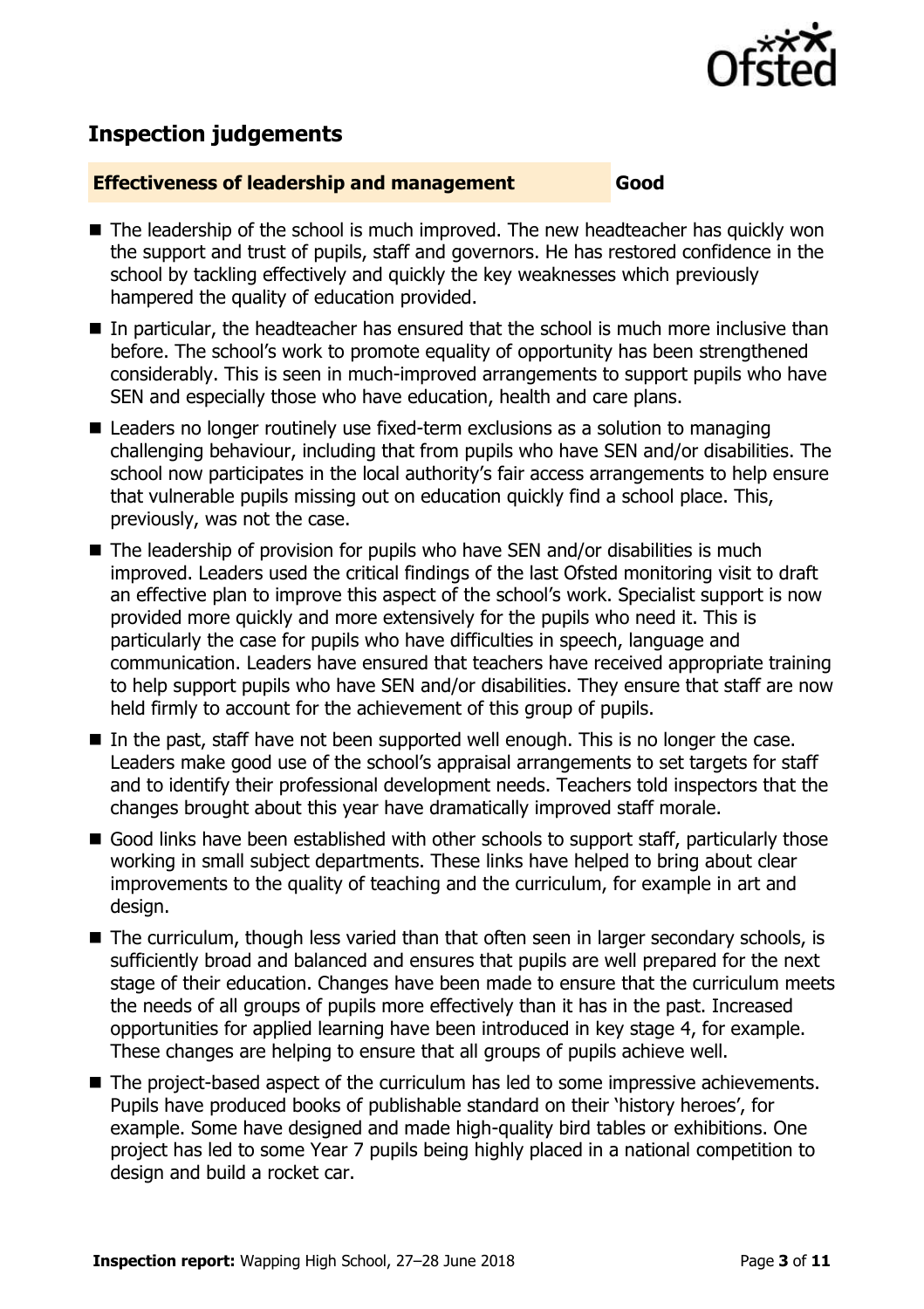

- Not all aspects of this project-based approach to learning are managed well enough, however. Some of the intended projects have not been conceived carefully enough, resulting in staff deciding not to run them. Leaders, including governors, have not identified precisely enough how they will assess the impact of the projects undertaken on the knowledge, skills and understanding of all pupils. This undermines the rigour of their evaluations of this work.
- A good range of enrichment is in place to promote pupils' spiritual, moral, social and cultural development, including through a good range of activities.
- Leaders ensure that the additional funding to support disadvantaged pupils is used well. They also monitor carefully the impact of the funding provided through the Year 7 catch-up premium and to support pupils who have SEN to ensure that it is making the difference intended.

#### **Governance of the school**

- Governors have strengthened considerably their oversight of the school in response to the findings of previous inspections. Their increased monitoring of the school's work has led to changes to the school's leadership and management arrangements, including the appointment of the current headteacher.
- Governors' understanding of the quality of education provided by the school is consequently much improved. They make good use of the information provided by the headteacher and other senior and middle leaders to support staff, but also challenge them to do better.
- Governors check closely how well the school meets the needs of its most vulnerable pupils, including those who have SEN and/or disabilities. They maintain oversight of the attendance and exclusions of this group of pupils to ensure that they are not being disadvantaged by the school's policies and procedures.
- Governors' monitoring of the impact of project-based approaches to learning is not sharp enough.

#### **Safeguarding**

- The arrangements for safeguarding are effective.
- The school provides a safe, secure and welcoming environment which ensures that pupils feel safe and are safe when they are at school.
- Leaders ensure that staff are well trained in spotting the signs of abuse and that they understand the procedures they must follow if they are concerned about a pupil's welfare.
- The school liaises well with external agencies to support pupils known to be at risk of harm. They do not hesitate to contact social care, for example, where a fall in a pupil's attendance may indicate wider concerns.
- Leaders adapt the curriculum in response to changing local and national risks so that pupils are well informed about how to stay safe. Pupils have learned about the dangers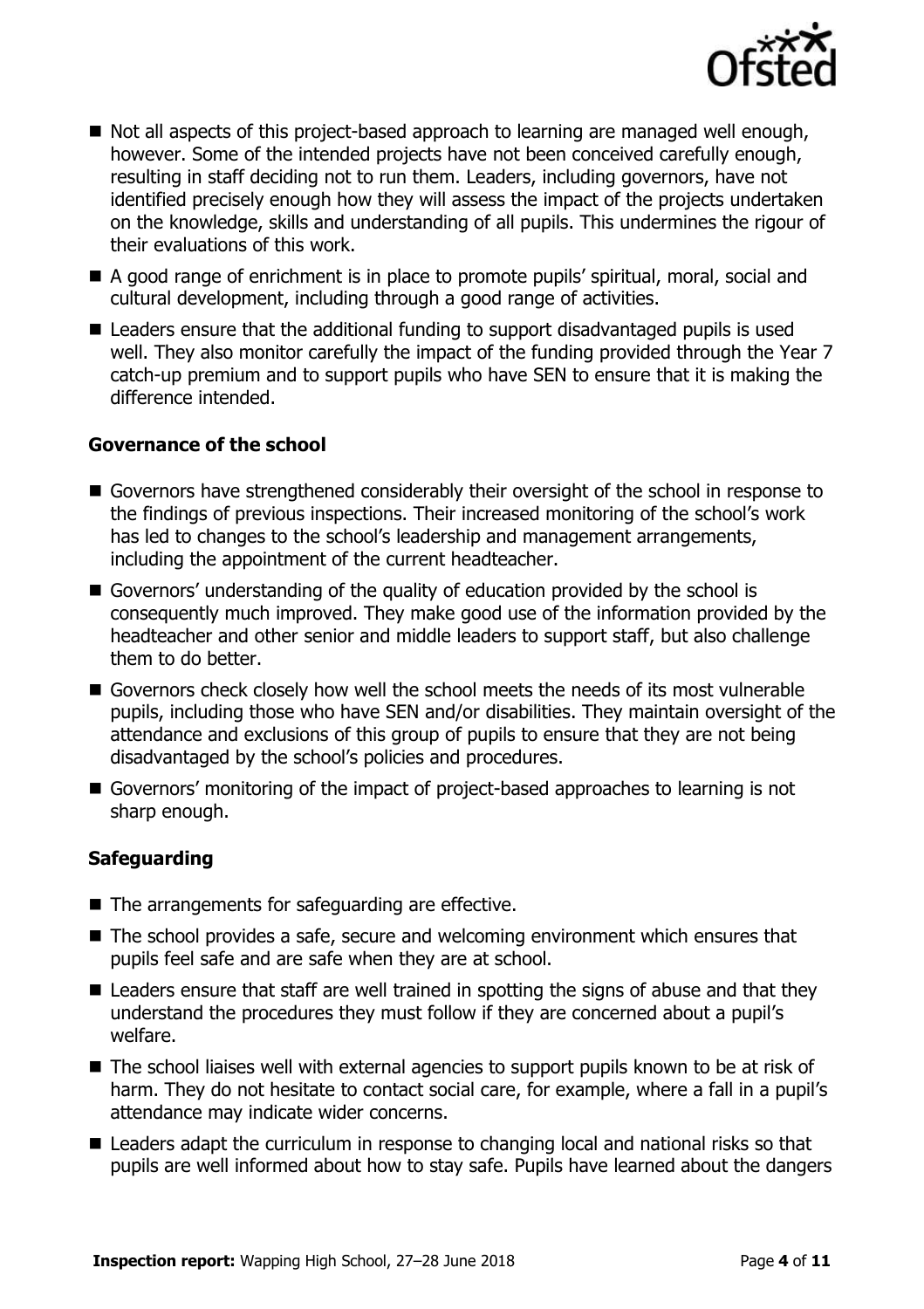

of carrying knives, for example, in response to the increased reporting of knife crime in London.

#### **Quality of teaching, learning and assessment Good**

- Learning takes place in a purposeful, supportive atmosphere where pupils are keen to learn. Pupils engage well in most of their lessons because teaching is typically good and some is outstanding.
- Where teaching is most effective, lessons are characterised by teachers' high expectations of the quality and quantity of work the pupils produce. In two French lessons seen, for example, pupils thrived because the teaching challenged them to think hard, work quickly and produce work to the best of their ability. The lessons were characterised by a real buzz and thirst for learning. The pupils' books were extremely well organised and neat, and reflected the high-quality teaching they have received.
- Similarly, the large majority of pupils' books in their other subjects reflect the goodquality teaching they receive. In English, for example, pupils benefit from regular opportunities to demonstrate their knowledge and understanding by critiquing challenging texts, such as 'Othello' and 'Jane Eyre' in Year 8. Plentiful opportunities are provided for pupils to develop their skills in extended writing, including writing for different purposes and audiences. Good-quality work was seen in pupils' PE portfolios, and in science, mathematics and sociology.
- Teachers have become more skilled in meeting the needs of different groups of pupils as a result of training they have received. This has included training in how to support pupils who have difficulties in speech, language and communication or dyslexia, for example. Some of the training has been delivered by the pupils who have SEN and/or disabilities themselves. These pupils have also provided feedback to teachers on what they do well and what needs to improve about their teaching.
- Good attention is given to the promotion of reading in the school. Pupils' reading ages are tested at the beginning of each year so that additional support can be provided where necessary. Pupils read regularly as part of the school day.
- Teachers are increasingly skilled in promoting other aspects of literacy, including through their effective use of literacy mats, which provide information and guidance to pupils on how to deploy accurate grammar and punctuation and craft complex sentences. Not all teachers manage the presentation of pupils' work well enough, however, particularly in Years 7 and 8. This results in a small minority of pupils sometimes producing work that is not neat enough or not finished. This hinders their progress and pride in their achievements.
- Similarly, teachers do not always act quickly or effectively enough when pupils' work reveals that they need more support. This is particularly the case for a small minority of low-attaining pupils and those entitled to SEN school support in Year 7.
- Leaders know that a small minority of teaching is not of the standard they expect and are taking effective action to remedy this.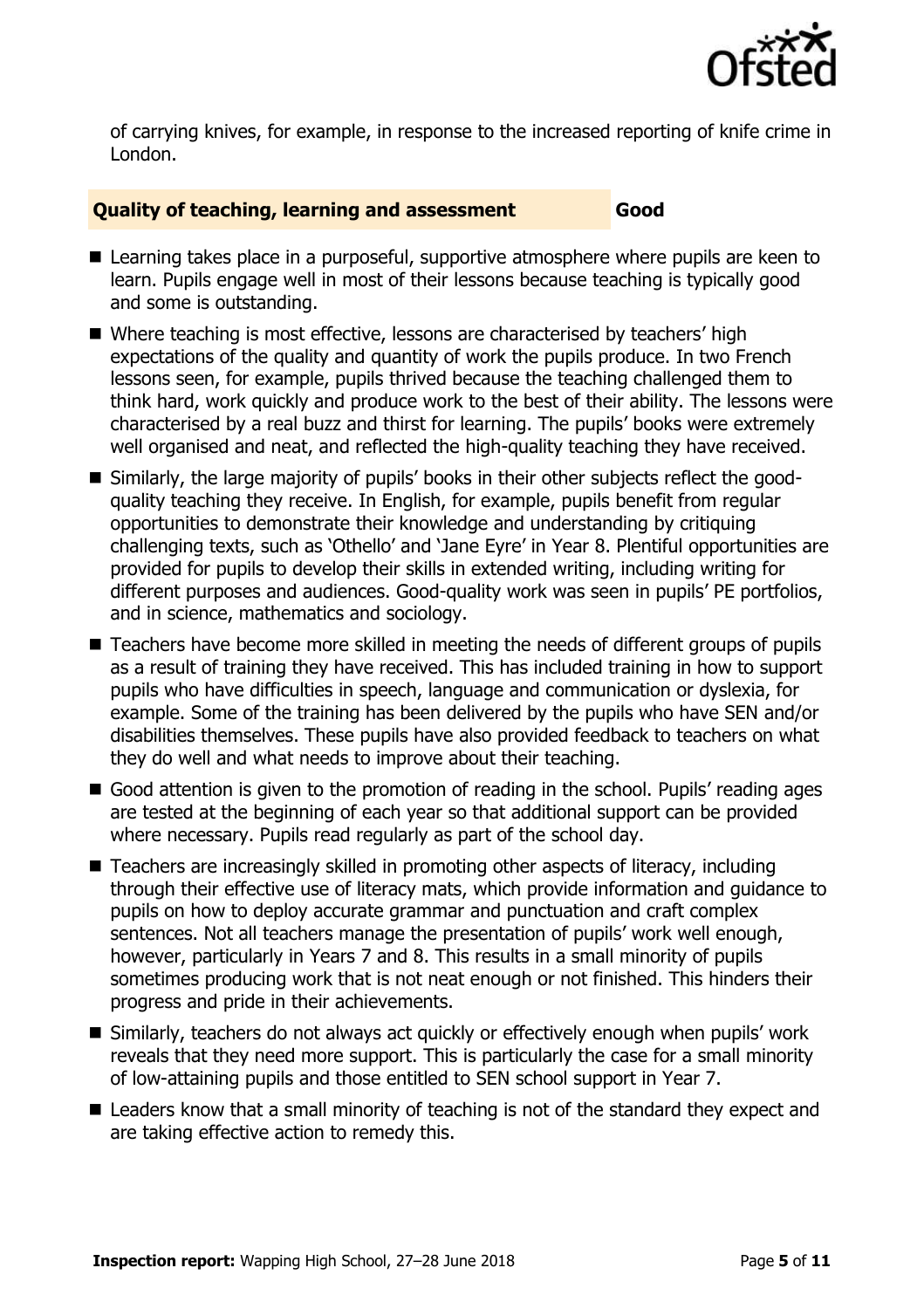

#### **Personal development, behaviour and welfare Good**

#### **Personal development and welfare**

- The school's work to promote pupils' personal development and welfare is good.
- A strong feeling of community permeates the school. Its small size means that the pupils are known well to staff and each other. Pupils enjoy working with and getting to know pupils from different years in their mixed-age tutor groups.
- $\blacksquare$  Pupils told inspectors that the school deals with any incidents of bullying very effectively. They said that they would feel confident approaching any member of staff if they had worries or concerns. They know which staff have additional safeguarding responsibilities, but also are reassured by the email address they are given by which they can report any concerns.
- Pupils receive teaching in the appropriate use of the internet and social media. Tailored additional support is provided for pupils who are found to have used social networking inappropriately.
- **Pupils benefit from good support to build their self-esteem, confidence and leadership** skills. For example, a group of boys receive enrichment through a programme which combines mentoring with boxing and basketball. One described how this has built his confidence. 'It's amazing. I love it,' he said. Similar arrangements are in place to boost girls' self-esteem, through a programme which combines fencing with mentoring.
- Pupils are respectful of those whose backgrounds, lifestyle and culture are different from their own. Pupils told inspectors about their support for people who are lesbian, gay, bisexual or transgender (LGBT), including through the LGBT+ club.
- Older pupils benefit from good-quality careers information and advice. They receive good-quality information about local sixth-form and higher education provision, as well as other routes into employment such as apprenticeships. Leaders are rightly working to improve the quality of careers advice provided to younger pupils.

#### **Behaviour**

- The behaviour of pupils is good.
- Pupils conduct themselves well around the school and almost always in lessons.
- **Pupils are not required to wear uniform, but routinely arrive to their lessons with the** equipment they need to learn, including the laptops that some use to record their classwork.
- $\blacksquare$  The improved teaching, accompanied by the more inclusive approach to learning brought about by the current headteacher, has dramatically reduced the number of fixed-term exclusions. Poor behaviour is now regarded as a symptom of an unmet need rather than a disciplinary issue. Because pupils' needs are met more consistently than before, their behaviour has improved. This is particularly the case for pupils who have SEN and/or disabilities, some of whom were previously excluded far too often.
- **Pupils'** attendance is a little below average. This is partly because a small minority of pupils from White British backgrounds do not attend school regularly enough.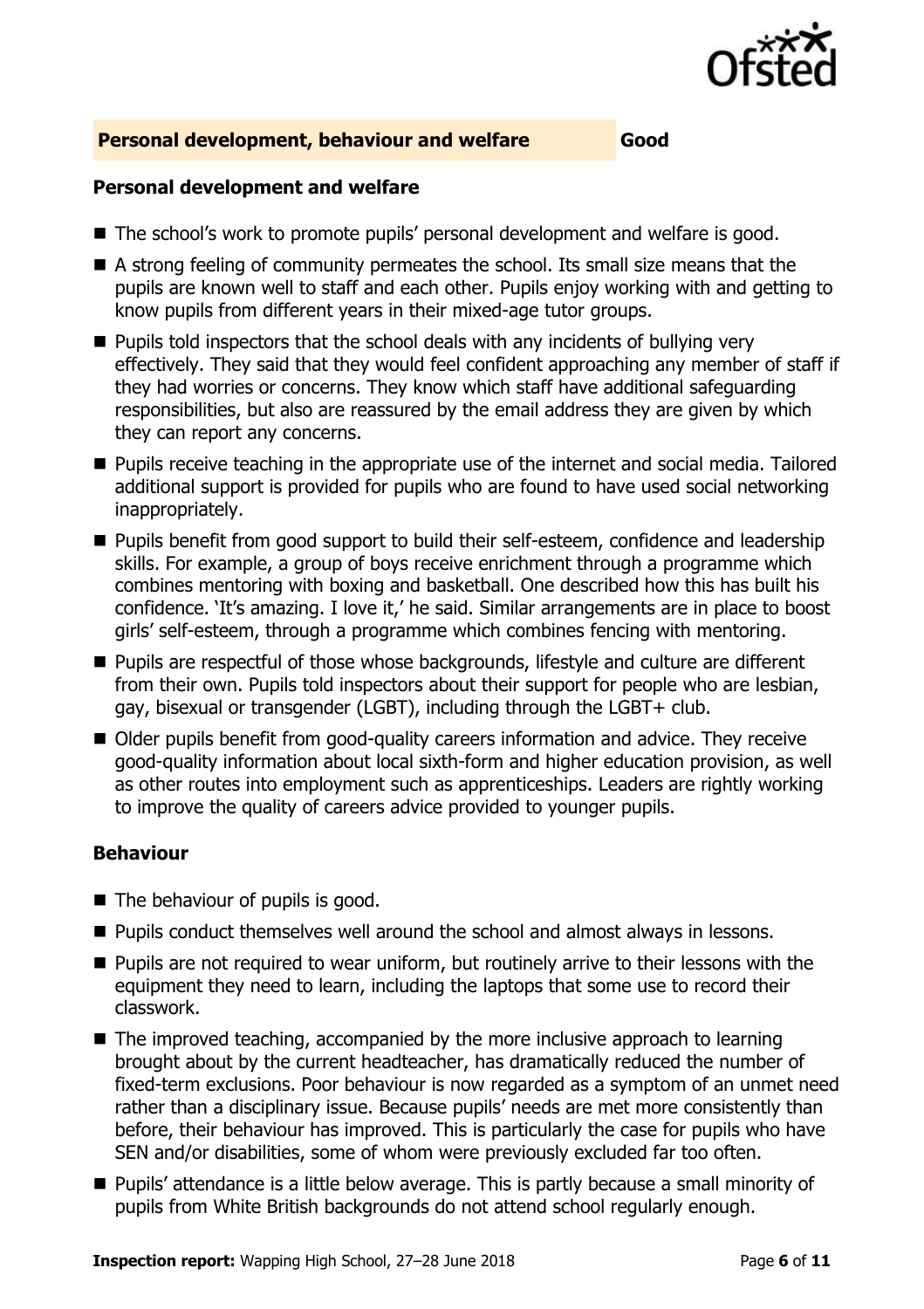

Governors have appointed an attendance officer to help tackle this and do not hesitate to issue fixed-penalty fines where necessary. The attendance of pupils who have SEN and/or disabilities has improved significantly this year and is close to that of the other pupils.

#### **Outcomes for pupils Good Good**

- The school's first set of GCSE results last year reflected some of the inconsistencies in teaching and the curriculum noted at the last inspection. Hence, while in some areas of the curriculum, pupils achieved highly, for example in English and mathematics, in other subjects, such as art and design, PE and modern foreign languages, pupils' achievement was too low.
- Nevertheless, disadvantaged pupils achieved well compared with other pupils nationally. The proportion of disadvantaged pupils who achieved a GCSE at grade 4 or 5 (previously grade C) in both English and mathematics was much higher than the national average. This was also the case for other pupils in the school.
- In addition, disadvantaged pupils' achievement in their best eight subjects was very closely aligned to the achievement of all pupils nationally. Two thirds of the cohort were from disadvantaged backgrounds.
- Inspectors looked closely at pupils' work and observed teaching in the subjects where achievement previously was not good enough. The quality of learning in these subjects has improved. Results from practice examinations indicate that the current Year 11 pupils are set to achieve better results than did the previous cohort. This includes in art and design and in PE. Despite the strong teaching seen in modern foreign languages, the legacy of inconsistent teaching means that attainment for the current Year 11 pupils is likely to remain too low. In other years, it is rising quickly, though a few Year 7 pupils continue to struggle in French.
- Inspectors also looked closely at how well pupils who have SEN and/or disabilities are achieving. The work in pupils' books indicates that most pupils who have SEN and/or disabilities are achieving well in most subjects. This is because the school deployed specialist support more effectively than before, so that pupils who have speech, language and communication difficulties or dyslexia receive the support they need, for example.
- Work in the books of a small minority of lower attaining pupils and those who have SEN and/or disabilities in Year 7 shows that they do not always receive the support they need to achieve well. In these instances, achievement remains too variable.
- **Pupils are supported well to improve their reading comprehension. This includes pupils** at the early stages of learning English.
- Leaders know that boys, especially White British boys, have not previously achieved as well as girls. Evidence from practice test results in Year 11, and the work in pupils' books, indicate that the gaps in achievement between boys and girls are closing.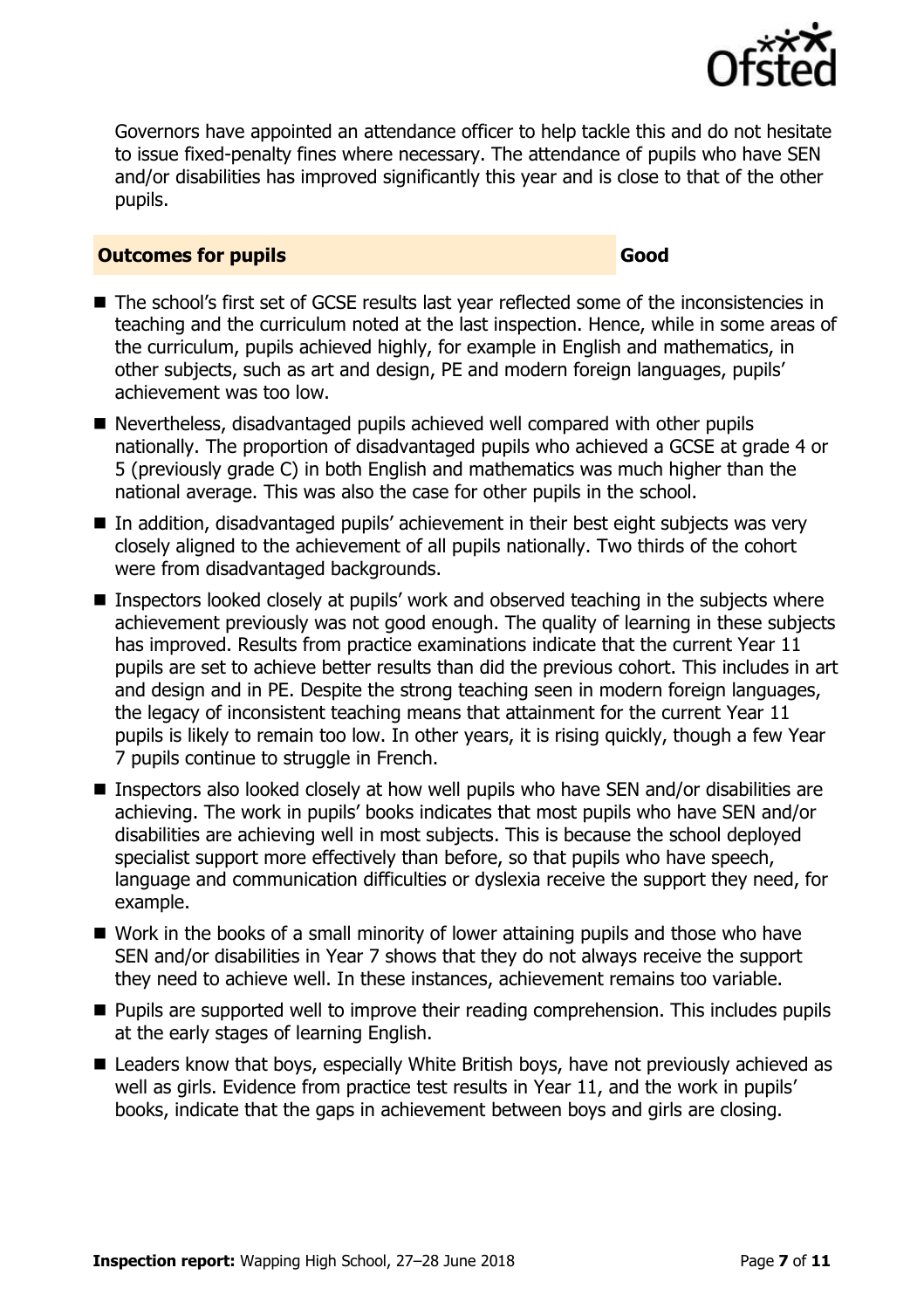

# **School details**

| Unique reference number | 138202               |
|-------------------------|----------------------|
| Local authority         | <b>Tower Hamlets</b> |
| Inspection number       | 10047263             |

This inspection of the school was carried out under section 5 of the Education Act 2005.

| Type of school                      | Secondary comprehensive    |
|-------------------------------------|----------------------------|
| School category                     | Academy free school        |
| Age range of pupils                 | 11 to 16                   |
| <b>Gender of pupils</b>             | Mixed                      |
| Number of pupils on the school roll | 250                        |
| Appropriate authority               | Board of trustees          |
| Chair                               | Kerstyn Comley             |
| <b>Headteacher</b>                  | <b>Gary Nelson</b>         |
| Telephone number                    | 0203 597 3671              |
| Website                             | www.wappinghigh.org        |
| <b>Email address</b>                | garynelson@wappinghigh.org |
| Date of previous inspection         | 4-5 May 2016               |

### **Information about this school**

- The school is much smaller than the average-sized secondary school. It has capacity for 420 pupils but only 250 pupils are on roll.
- The school is part of a single academy trust, The Wapping and Shadwell Education Trust.
- Two thirds of pupils are eligible for the pupil premium.
- The proportion of pupils who have a statement of SEN or an education, health and care plan is above average, as is the proportion of pupils in receipt of SEN school support.
- Three quarters of pupils are from minority ethnic backgrounds. Around one quarter of these speak English as an additional language.
- The school uses two alternative providers for an extremely small minority of pupils. These are Queensgate International College and Peacocks Gym Academy.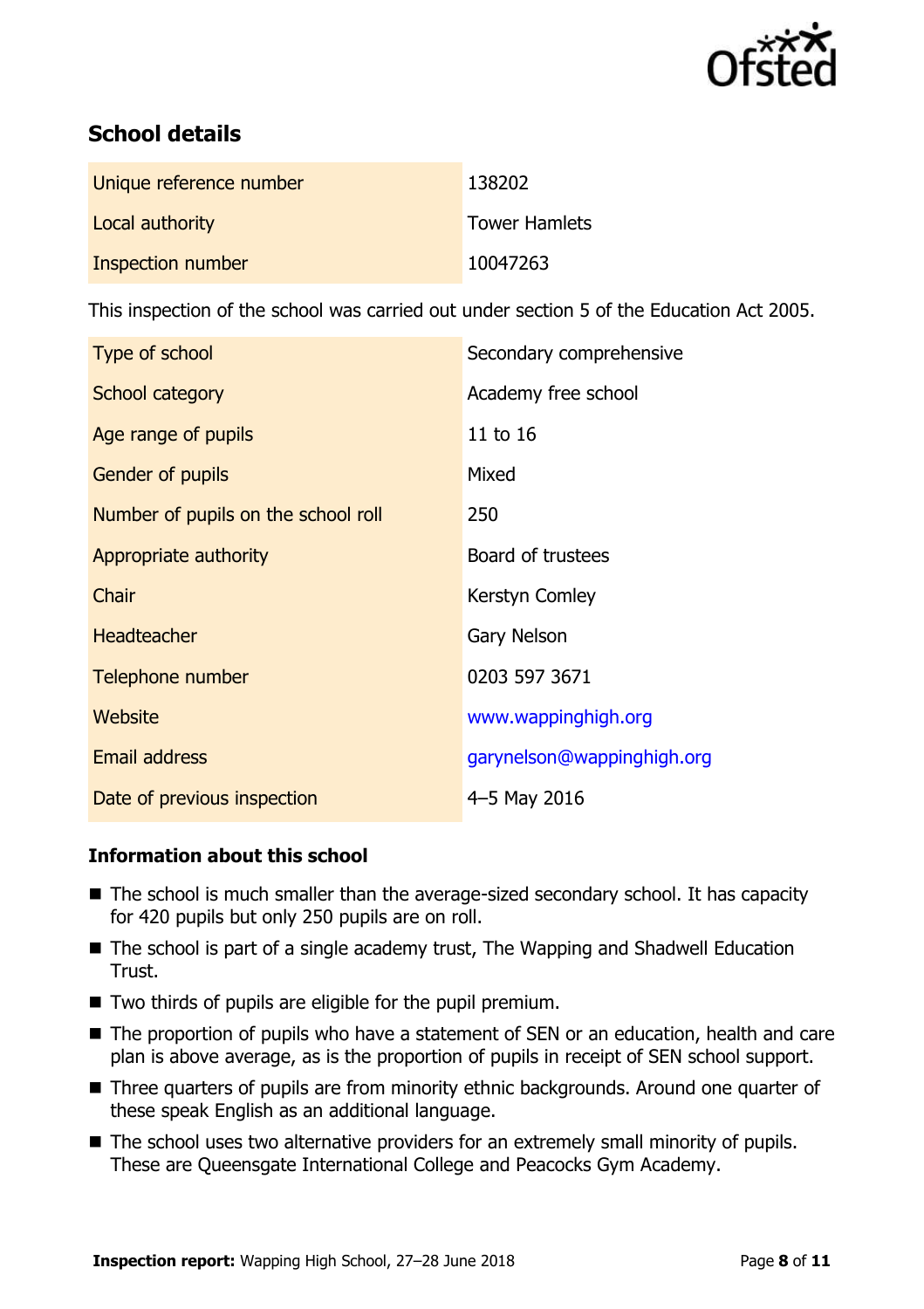

- The school meets the government's current floor standards, which set the minimum expectations for pupils' attainment and progress by the end of Year 11.
- The chair of governors was appointed in September 2016.
- The current headteacher joined the school in July 2017 on an interim basis. His appointment as substantive headteacher was confirmed in October 2017.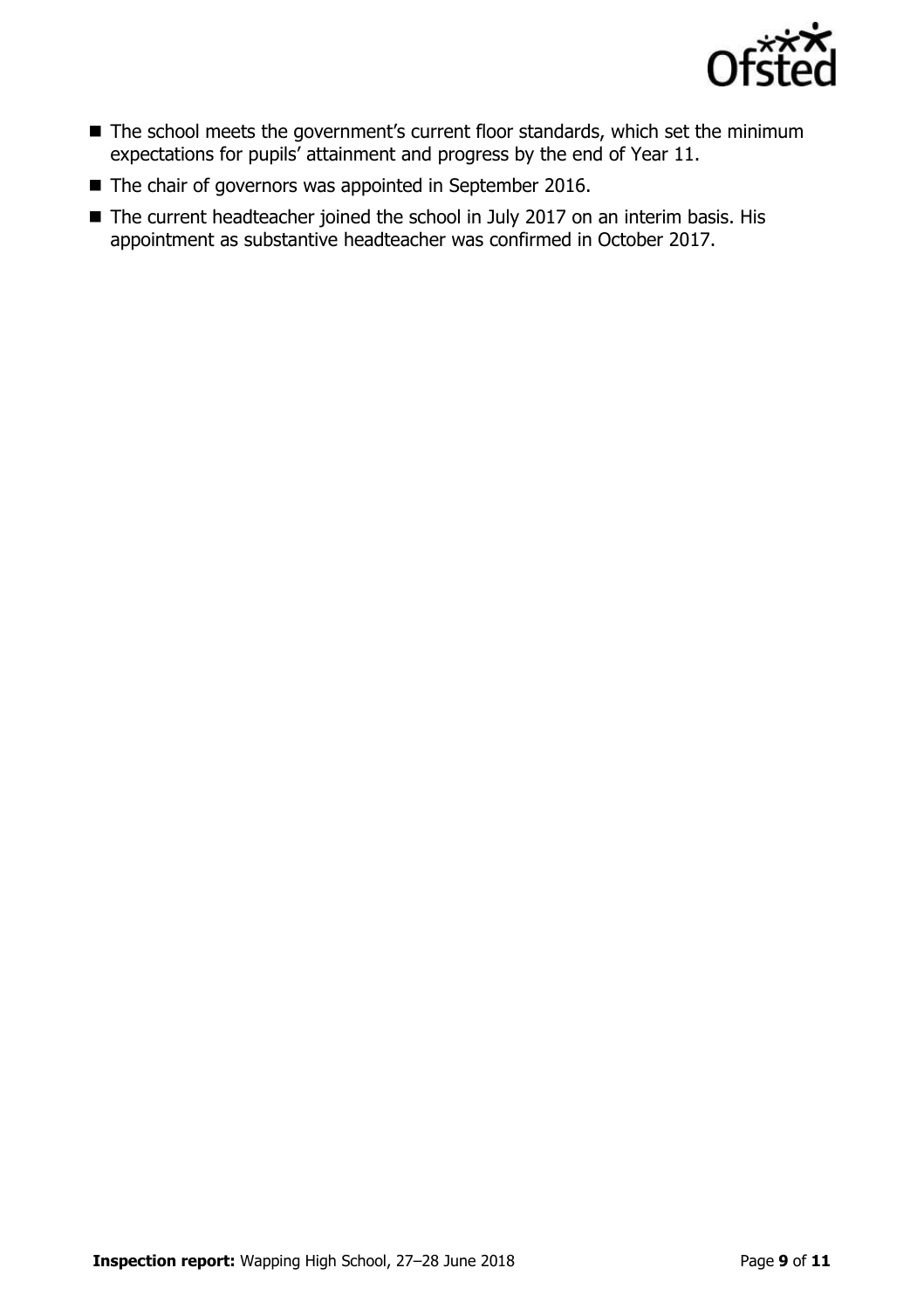

# **Information about this inspection**

- Inspectors observed teaching and learning in Years 7 to 10 and in subjects across the curriculum. Many of the observations were carried out jointly with members of the school's senior leadership team. They scrutinised pupils' work in lessons and separately with senior staff. This included the work produced by pupils who have SEN and/or disabilities.
- Year 11 pupils were not on site during the inspection as they had completed their GCSE examinations.
- **Inspectors held meetings with senior and middle leaders, and teachers and governors.**
- Inspectors met with different groups of pupils from all year groups in school, including pupils who have SEN and/or disabilities. They also spoke with pupils informally around the school and in lessons.
- Inspectors scrutinised a wide range of documentation, including information about pupils' progress and attainment, the school's safeguarding arrangements, curriculum plans, and records relating to pupils' behaviour, and bullying and attendance. They scrutinised the school's self-evaluation and improvement plan and the minutes of meetings of the local governing body. Inspectors looked closely at records relating to provision and outcomes for pupils who have SEN and/or disabilities.
- Inspectors considered the 19 responses to the online questionnaire, Parent View, and 15 parental responses made using the free-text service.

#### **Inspection team**

Daniel Burton, lead inspector **Her Majesty's Inspector** Brian Oppenheim Her Majesty's Inspector